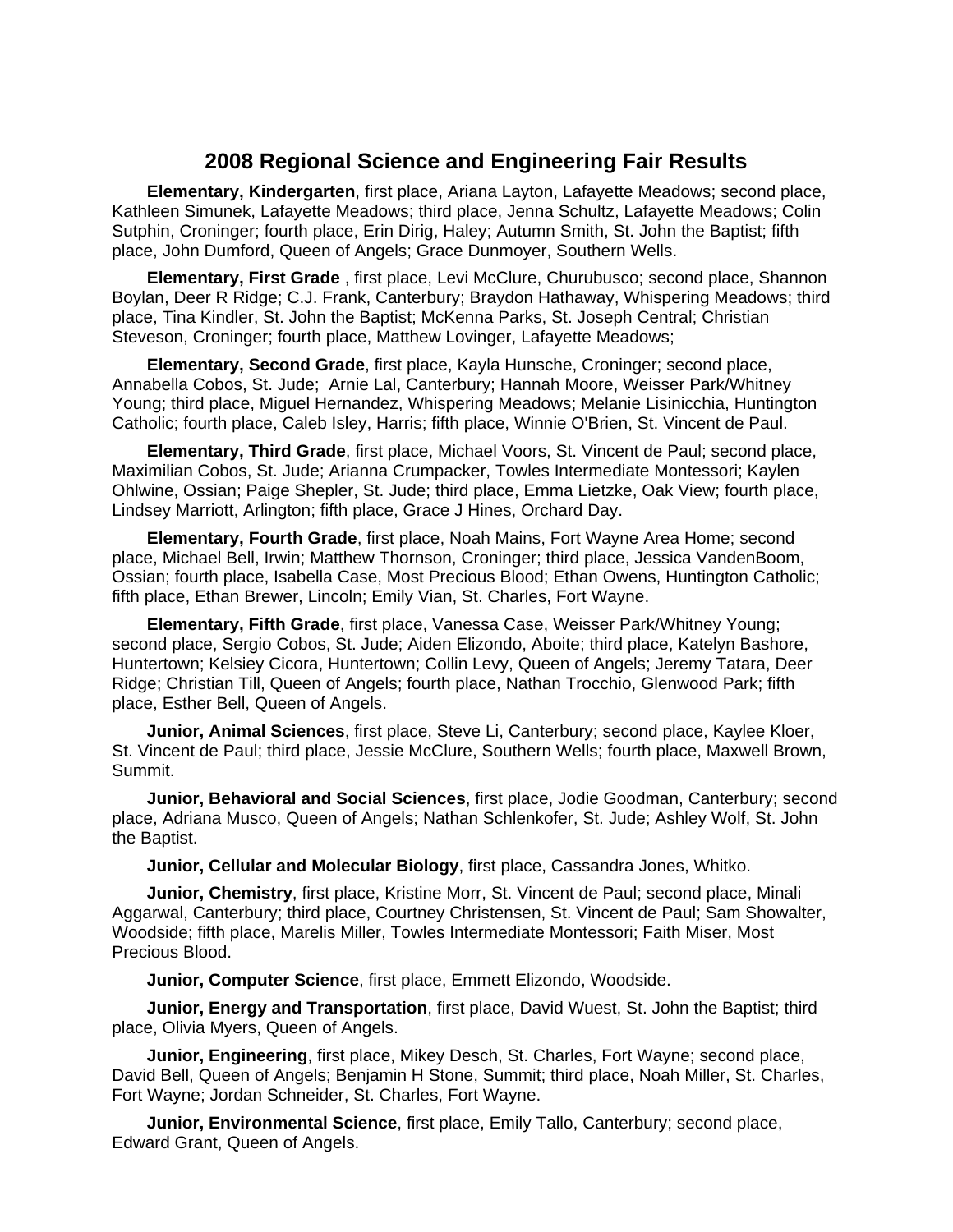**Junior, Medicine and Health**, first place, Jacob Ray, Whitko; second place, Kelsey Norwalk, Summit; third place, Ciara Feipel, St. Jude; Sydney Sims, Whitko.

**Junior, Physics**, first place, Stephen Wilmot, St. Charles, Fort Wayne; second place, Zachary Brown, Summit; third place, Noah Vorndran, Queen of Angels; fourth place, Samuel Johnson, St. John the Baptist; Ethan Welch, St. Charles, Fort Wayne; fifth place, Isaac Case, Most Precious Blood.

**Junior, Plant Sciences**, first place, Alyssa Mckee, Whitko.

**Junior, Team**, first place, Derek Gloudemans and Grant Nill, St. Vincent de Paul; second place, Benjamin Lomow and Cameron Voss, St. John the Baptist; third place, Pat Rupley and Ben Toenges, St. Jude; fourth place, Samantha Clark and Tiffany Davis, Sharp Creek; fifth place, Ciara Ritchieand Elaina R Terrell, Sharp Creek.

**Senior, Animal Sciences**, first place, Sirisha Tummala, Canterbury.

**Senior, Environmental Science**, first place, August Steigmeyer, Canterbury; second place, Brittany Watt, Snider.

**Senior, Mathematics**, second place, Matthew Danielson, Sunnybrook.

**Senior, Medicine and Health**, first place, Rafid Mustafa, Carroll; second place, Ronnye Rutledge, Canterbury.

**Senior Microbiology**, first place, Zachary Jones, Whitko.

 **American Chemical Society**, \$75 and invitation to annual dinner meeting, Kristine Morr, St. Vincent de Paul.

**American Meteorological Society**, certificate, Edward Grant, Queen of Angels.

**American Psychological Association**, certificate, Jodie Goodman, Canterbury.

**Arthur G. Kurtz Memorial Award**, sponsored by Kevin & Jill Kurtz, \$150, August Steigmeyer, Canterbury; \$100, Sam Showalter, Woodside.

**Association for Women Geoscientists**, certificate,: Emily Tallo, Canterbury.

**City of Fort Wayne Energy and Environmental Services** Award, first place, tree planting and certificate, Vanessa Case, Weisser Park/Whitney Young; Derek Gloudemans and Grant Nill, St. Vincent de Paul; second place, CFL bulb, Hunter Shelton, Ossian; Nathan Trocchio, Glenwood Park; Alyssa Mckee, Whitko; Kristine Morr, St. Vincent de Paul.

**Fort Wayne City Utilities**, engraved plaque, Levi McClure, Churubusco; Emily Tallo, Canterbury; August Steigmeyer, Canterbury.

**Fox Island Alliance**, membership, certificate, and \$25, Levi McClure, Churubusco; Emily Tallo, Canterbury.

**Institute of Electrical and Electronics Engineers**, engineering project; \$100, Stephen Wilmot, St. Charles, Fort Wayne; \$50, Hunter Ashcraft, Towles Intermediate Montessori.

**Isaac Knapp District Dental Society Award**, \$50 and certificate, Allana Hurst, Glenwood Park.

**IPFW Department of Psychology**, \$50 gift certificate, Jodie Goodman, Canterbury.

**Ivy Tech Community College Award**, coupon for free class, Minali Aggarwal, Canterbury; Mikey Desch, St. Charles, Fort Wayne; Jodie Goodman, Canterbury; Samuel Johnson, St. John the Baptist; Zachary Jones, Whitko; Rafid Mustafa, Carroll; August Steigmeyer, Canterbury; Brittany Watt, Snider; Ethan Welch, St. Charles, Fort Wayne; Stephen Wilmot, St. Charles, Fort Wayne.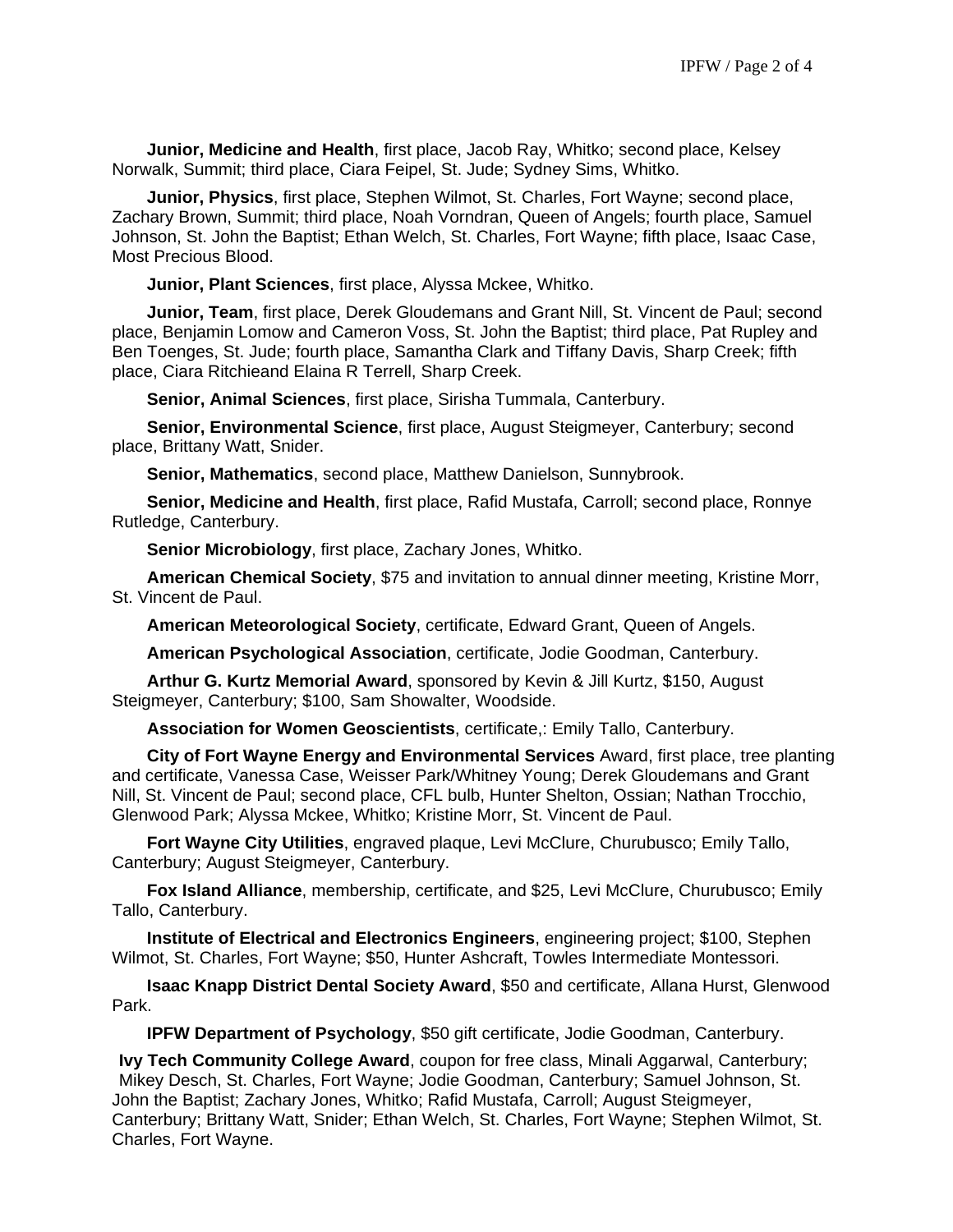**Linda Balthaser Healthy Living Award, healthy living book**, Grades K-2, Miguel Hernandez, Whispering Meadows; Grades 3-5, Matthew Thornson, Croninger; Junior, Kelsey Norwalk, Summit; Senior, Rafid Mustafa, Carroll.

**Linda Balthaser Healthy Planet Award, healthy planet book**, Grades K-2, Autumn Smith, St. John the Baptist; Grades 3-5, Vanessa Case, Weisser Park/Whitney Young; Senior, Brittany M Watt, Snider.

**Little River Wetlands Project**, \$25 gift certificate, membership: Derek Lovejoy, Brentwood; Emily Tallo, Canterbury; August Steigmeyer, Canterbury.

**National Oceanic & Atmospheric Administration**, certificate & medallion, August Steigmeyer, Canterbury.

**Northeastern Indiana Veterinary Medical Association**, \$100: Cole Eberly, South Whitley; Keegan Hottinger, Huntertown; Madison Jennings, Huntington Catholic; Ariel Ramer, Franke Park; Steve Li, Canterbury.

**Purdue University School of Agriculture**, certificate: Halayne Martin, Oak View; Steve Li, Canterbury.

**Ricoh Corporation**, certificate and subscription to Science News, Brittany Watt, Snider.

**Science and Regulatory Consultants**, best study design, tee-shirt and \$25: Michael Bell, Irwin, tee-shirt and \$50: Jacob Ray, Whitko; tee-shirt and \$75, Rafid Mustafa, Carroll.

**Society of Automotive Engineers**, engineering project, elementary, \$40: Natalie Mowery, Covington; Jessica VandenBoom, Ossian. Junior, \$60, Isaac Case, Most Precious Blood; senior, \$100, August Steigmeyer, Canterbury.

**Society for In-Vitro Biology**, certificate, Sirisha Tummala, Canterbury.

**Society of Manufacturing Engineers**, Fort Wayne Chapter 56, elementary, \$25, Tommy Koehl, St. Vincent de Paul; Lindsey Marriott, Arlington; Claire Rorick, St. John the Baptist; Jeremy Tatara, Deer Ridge; junior, \$50, Derek Gloudemans and Grant Nill, St. Vincent de Paul; Benjamin Lomow and Cameron Voss, St. John the Baptist; senior, \$100, Brittany Watt, Snider.

**U.S. Air Force**, pad folio, flash drive, pen, messenger bag, wifi hotspot finder, and certificate, Derek Gloudemans, St. Vincent de Paul; Grant Nill, St. Vincent de Paul; Benjamin Lomow and Cameron Voss, St. John the Baptist

**U.S. Army**, certificate, pad folio, shirt, Zachary Jones, Whitko; certificate, pad folio, shirt, and medallion, August Steigmeyer, Canterbury.

 **U.S. Health and Human Services**, certificate signed by Surgeon General, Ronnye Rutledge, Canterbury.

**U.S. Metric Association**, certificate, August Steigmeyer, Canterbury.

**U.S. Navy and Marine Corps**, \$50 and certificate, Rafid Mustafa, Carroll; August Steigmeyer, Canterbury, certificate and letter, Jodie Goodman, Canterbury; Kristine Morr, St. Vincent de Paul.

 **Water Environment Federation, Stockholm Junior Water Prize**, Emily Tallo, Canterbury; Brittany Watt, Snider; Stockholm Junior Water Prize & advance to next level of competition, August Steigmeyer, Canterbury.

**William Joseph Gabet Award**, \$50: Michael Voors, St. Vincent de Paul; \$75, Jodie Goodman, Canterbury; August Steigmeyer, Canterbury.

**Society for Science and the Public Award**, Vanessa Case, Weisser Park/Whitney Young;